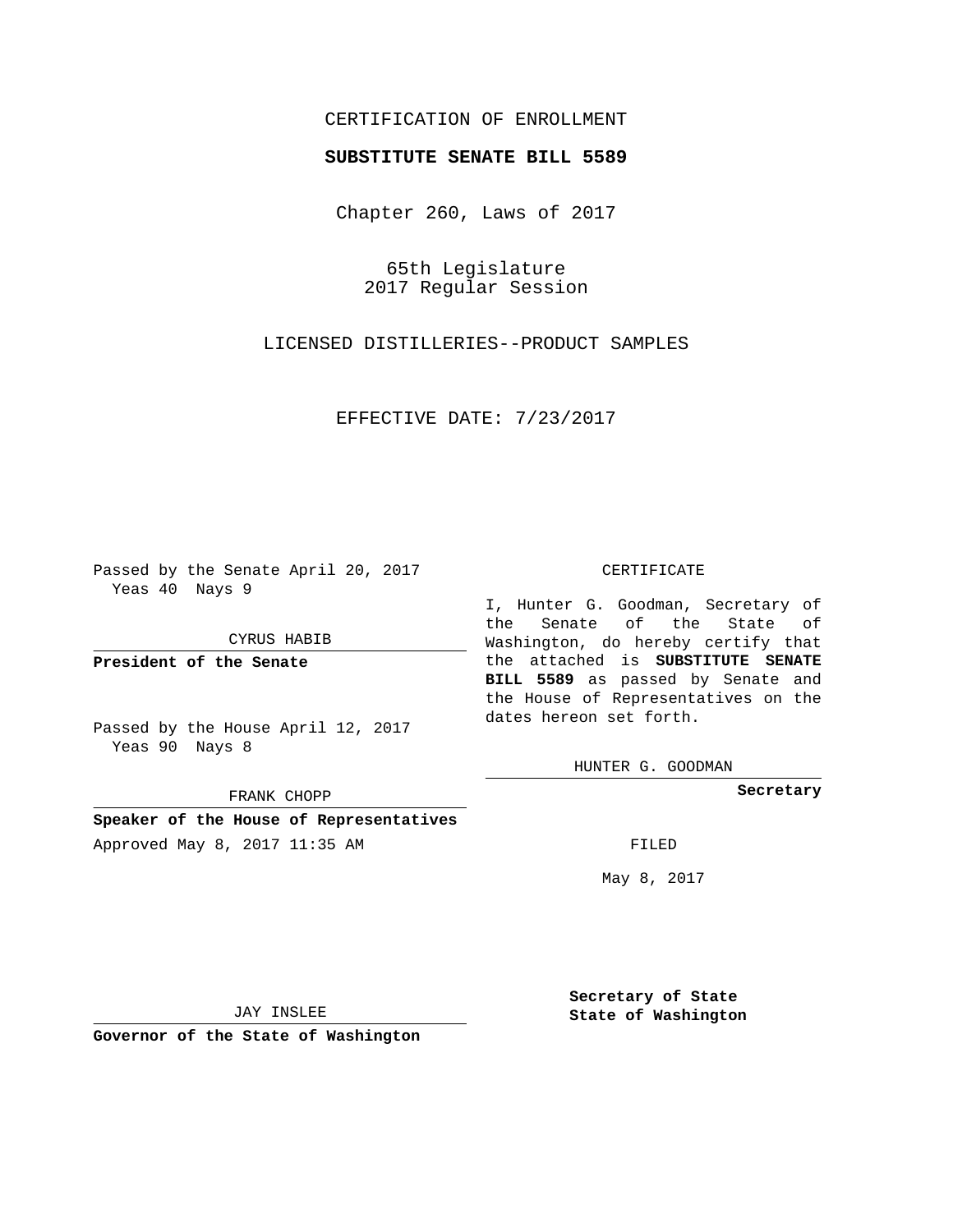### **SUBSTITUTE SENATE BILL 5589**

AS AMENDED BY THE HOUSE

Passed Legislature - 2017 Regular Session

# **State of Washington 65th Legislature 2017 Regular Session**

**By** Senate Commerce, Labor & Sports (originally sponsored by Senators Keiser and Baumgartner)

READ FIRST TIME 02/17/17.

1 AN ACT Relating to distillery promotional items and spirit sample 2 sales; and amending RCW 66.24.140.

3 BE IT ENACTED BY THE LEGISLATURE OF THE STATE OF WASHINGTON:

4 **Sec. 1.** RCW 66.24.140 and 2015 c 194 s 1 are each amended to 5 read as follows:

6 (1) There is a license to distillers, including blending, 7 rectifying, and bottling; fee two thousand dollars per annum, unless 8 provided otherwise as follows:

 (a) For distillers producing one hundred fifty thousand gallons or less of spirits with at least half of the raw materials used in the production grown in Washington, the license fee must be reduced 12 to one hundred dollars per annum;

13 (b) The board must license stills used and to be used solely and 14 only by a commercial chemist for laboratory purposes, and not for the 15 manufacture of liquor for sale, at a fee of twenty dollars per annum;

16 (c) The board must license stills used and to be used solely and 17 only for laboratory purposes in any school, college, or educational 18 institution in the state, without fee; and

19 (d) The board must license stills that have been duly licensed as 20 fruit and/or wine distilleries by the federal government, used and to 21 be used solely as fruit and/or wine distilleries in the production of